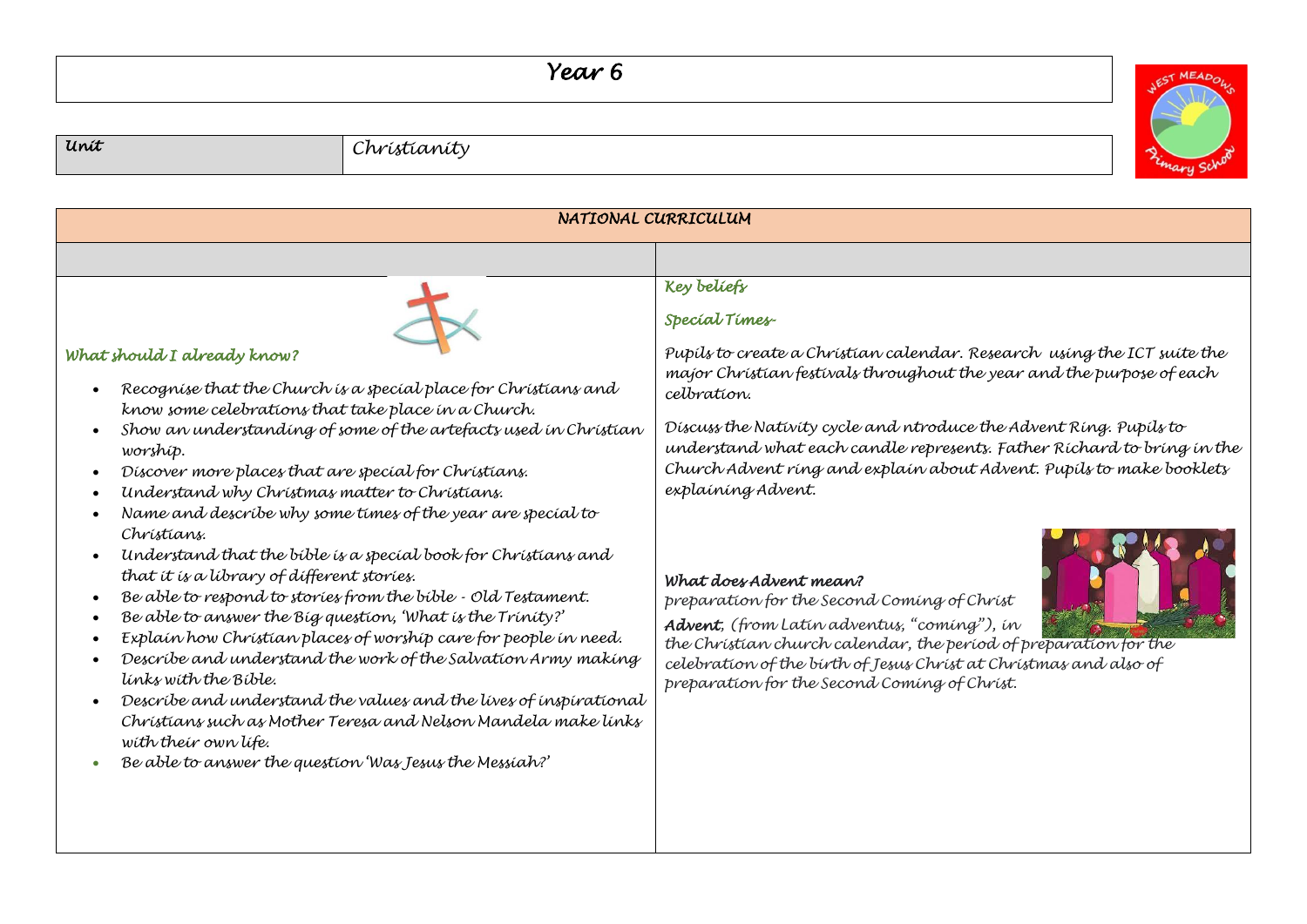#### *What will I know by the end of this unit?*

- *Develop an understanding of major Christian festivals*
- *Understand how Christians celebrate important festivals*
- *Describe some different ways in which Christians celebrate important festivals*
- *Further develop and deepen their understanding to be able to answer the question, 'Was Jesus the Messiah?'*



### *What is Christingle?*

*Christingle is a joyful celebration that brings families and communities together to share the light of Jesus and spread a message of hope What is the meaning of the Christingle orange?*

*The orange represents the world. The red ribbon (or tape) symbolises the love and blood of Christ. The sweets and dried fruit represent all of God's creations. The lit candle represents Jesus's light in the world, bringing hope to people living in darkness*

*Pupils to learn the History of Christingle, make a Christingle, along with instructions of how other people can make one. Pupils to lead the celebration of Christingle in the Church at St. Peter's* 



# *Special People:*

*The term Messiah is Hebrew and means 'anointed one'. This is a title given to the person believed to be the saviour, who has been chosen to bring salvation to humankind.* 

*Ask the class which two things would make them believe that someone was sent by God to save the people. Create a list.* 

*Look at some art work expressing this scene e.g. Raphael and Bellini Where are the clues that Jesus is more than the expected Messiah, and the son of God.*

*Transfiguration means, 'Transformation'. For Christians the belief that Jesus is more than the Messiah – but God in the flesh – means that faith in Jesus can transform individuals' lives now: The Gospels are not just stories in all the ways that Jesus turned expectations on their heads, God shows Christians how their lives can be transformed. Ask pupils to list some simple ways a Christian's life might be transformed by following Jesus; for example, trying to support somebody local by doing their shopping, giving away 10% of what they earn to charity. Write to your local church and ask for some examples from the congregation. Ask for*